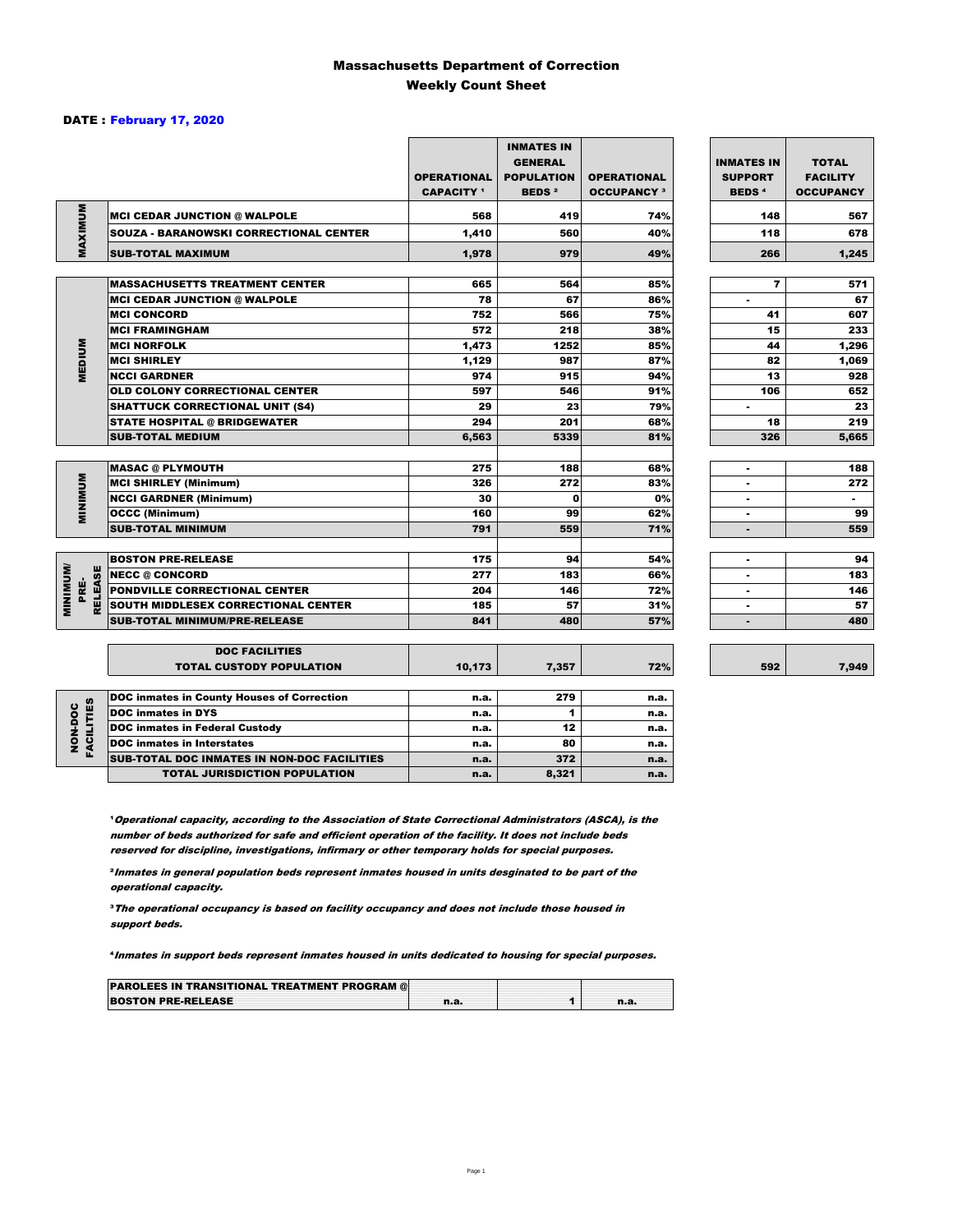### Massachusetts Department of Correction Weekly Count Sheet

| <b>CORRECTIONAL FACILITIES</b>        | <b>TREATMENT</b> | <b>FACILITY</b>  |
|---------------------------------------|------------------|------------------|
| <b>HOSPITAL MISSION</b>               | <b>BEDS</b>      | <b>OCCUPANCY</b> |
| <b>SHATTUCK CORRECTIONAL UNIT(S4)</b> | 29               | 23               |
| <b>STATE HOSPITAL @ BRIDGEWATER</b>   | 372              | 219              |
| <b>TOTAL</b>                          | 401              | 242              |

|                                                                | <b>FACILITY</b>  |
|----------------------------------------------------------------|------------------|
| <b>DOC INMATES IN COUNTY FACILITIES</b>                        | <b>OCCUPANCY</b> |
| <b>BARNSTABLE COUNTY</b>                                       |                  |
| <b>BERKSHIRE COUNTY</b>                                        | 8                |
| <b>BRISTOL COUNTY</b>                                          |                  |
| <b>DUKES COUNTY</b>                                            | 0                |
| <b>ESSEX COUNTY</b>                                            | 5                |
| <b>FRANKLIN COUNTY</b>                                         | 15               |
| <b>HAMPDEN COUNTY*</b>                                         | 177              |
| <b>HAMPSHIRE COUNTY</b>                                        | 13               |
| <b>MIDDLESEX COUNTY</b>                                        |                  |
| <b>NORFOLK COUNTY</b>                                          |                  |
| <b>PLYMOUTH COUNTY</b>                                         | 60               |
| <b>SUFFOLK COUNTY</b>                                          | 1                |
| <b>WORCESTER COUNTY</b>                                        | 0                |
| <b>TOTAL</b>                                                   | 279              |
| *Note* Hampden County has 87 Section 35 inmates (Stoney Brook) |                  |

|                                        | <b>FACILITY</b>  |
|----------------------------------------|------------------|
| <b>DOC INMATES IN OTHER FACILITIES</b> | <b>OCCUPANCY</b> |
| <b>FEDERAL BUREAU OF PRISONS</b>       | 12 <sub>2</sub>  |
| <b>DYS</b>                             |                  |
| <b>INTERSTATES</b>                     | 80               |
| <b>TOTAL</b>                           | 93               |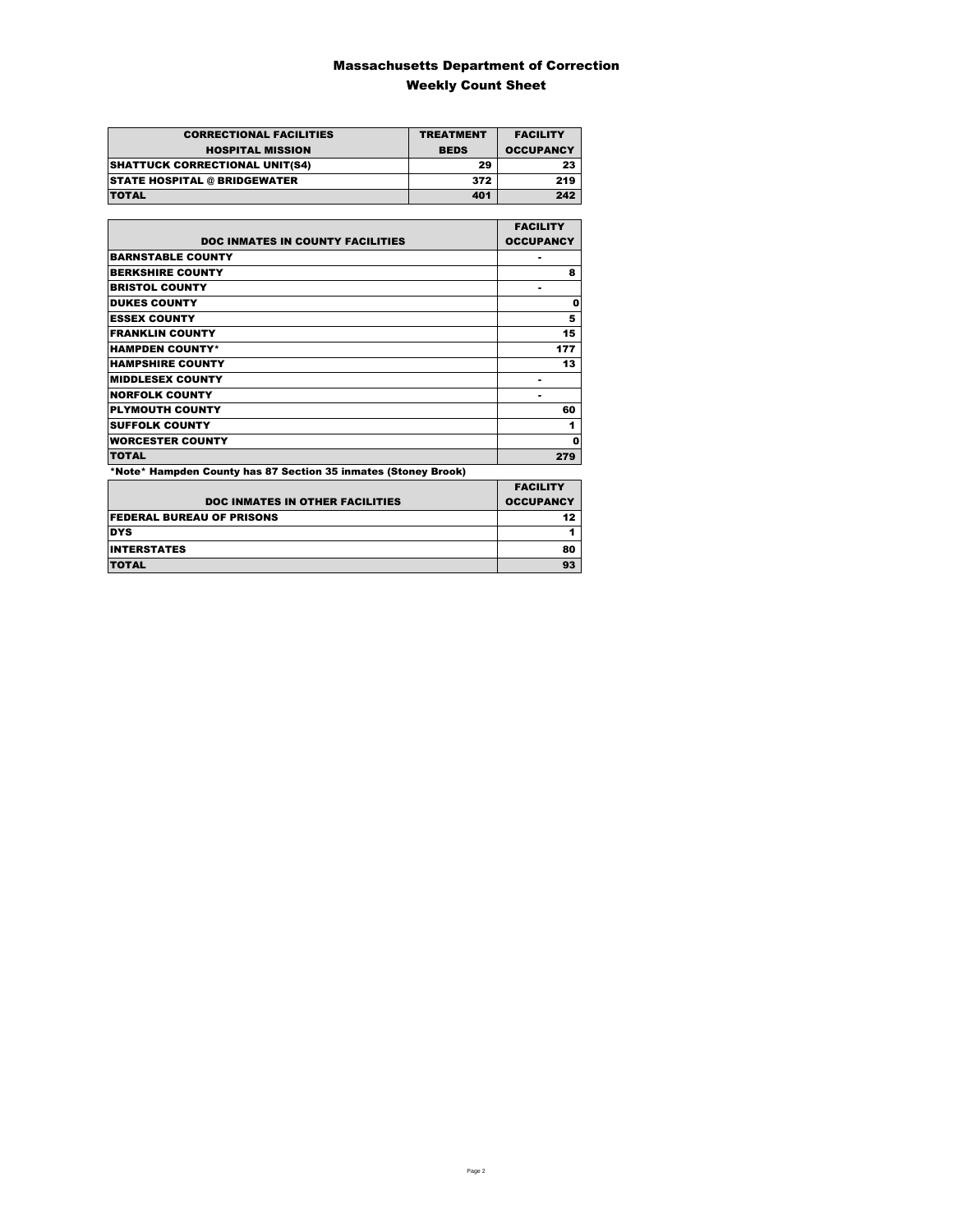#### **02/17/20**

| <b>COUNTY</b>                           | <b>SECURITY LEVEL</b>                 |                               |                               |                  |                                |                                  |                                 |                                |                                     |                   | TOTAL                         |                                                                                                                                                                                           |
|-----------------------------------------|---------------------------------------|-------------------------------|-------------------------------|------------------|--------------------------------|----------------------------------|---------------------------------|--------------------------------|-------------------------------------|-------------------|-------------------------------|-------------------------------------------------------------------------------------------------------------------------------------------------------------------------------------------|
| <b>BARNSTABLE</b>                       | <b>TYPE</b>                           | <b>MAXIMUM</b>                |                               | <b>MEDIUM</b>    |                                |                                  | <b>MINIMUM</b>                  |                                | <b>PRE-RELEASE</b>                  |                   | <b>TOTAL</b>                  |                                                                                                                                                                                           |
|                                         |                                       | <b>MALE</b>                   | <b>FEMALE</b>                 | <b>MALE</b>      | <b>FEMALE</b>                  | <b>MALE</b>                      | <b>FEMALE</b>                   | <b>MALE</b>                    | <b>FEMALE</b>                       | <b>MALE</b>       | <b>FEMALE</b>                 | <b>FACILITY</b>                                                                                                                                                                           |
|                                         | <b>COUNTY</b>                         | $\mathbf{0}$                  | $\mathbf 0$                   | 131              | 9                              | $\overline{0}$                   | $\mathbf 0$                     | $\mathbf{O}$                   | $\mathbf{0}$                        | 131               | 9                             | 140                                                                                                                                                                                       |
| <b>HOUSE OF</b>                         | <b>STATE</b>                          | $\mathbf 0$                   | $\mathbf{0}$                  | 0                | 0                              | $\overline{0}$                   | $\mathbf 0$                     | $\mathbf{0}$                   | $\mathbf 0$                         | $\mathbf 0$       | $\mathbf 0$                   | 0                                                                                                                                                                                         |
| <b>CORRECTION</b>                       | FEDERAL                               | $\overline{0}$                | $\mathbf{0}$                  | 0                | $\overline{0}$                 | $\overline{0}$                   | $\overline{0}$                  | $\mathbf{0}$                   | $\mathbf 0$                         | $\mathbf 0$       | $\mathbf 0$                   | $\mathbf 0$                                                                                                                                                                               |
|                                         | <b>TOTAL</b>                          | $\mathbf 0$                   | $\mathbf{0}$                  | 131              | 9<br>15                        | $\mathbf{0}$<br>$\mathbf{0}$     | $\overline{0}$                  | $\mathbf 0$                    | $\mathbf 0$                         | 131               | $9\,$                         | 140                                                                                                                                                                                       |
| <b>JAIL</b>                             | <b>COUNTY</b><br><b>OTHER COUNTY</b>  | 0<br>$\mathbf 0$              | $\mathbf 0$<br>$\mathbf 0$    | 103<br>4         | 1                              | $\mathbf{O}$                     | 0<br>$\mathbf 0$                | $\mathbf 0$<br>$\mathbf{O}$    | $\mathbf 0$<br>$\mathbf{0}$         | 103<br>4          | 15<br>1                       | 118<br>5                                                                                                                                                                                  |
|                                         | <b>FEDERAL</b>                        | 0                             | $\mathbf 0$                   | 0                | 0                              | $\mathbf{0}$                     | 0                               | $\mathbf 0$                    | $\mathbf 0$                         | 0                 | $\mathbf 0$                   | $\overline{0}$                                                                                                                                                                            |
|                                         | <b>TOTAL</b>                          | $\overline{0}$                | $\mathbf{0}$                  | 107              | 16                             | $\mathbf{0}$                     | $\overline{0}$                  | $\mathbf{0}$                   | $\overline{0}$                      | 107               | 16                            | 123                                                                                                                                                                                       |
|                                         | <b>FACILITY TOTAL</b>                 | $\mathbf 0$                   | $\bf{0}$                      | 238              | 25                             | $\mathbf{0}$                     | $\bf{0}$                        | 0                              | $\mathbf{0}$                        | 238               | 25                            | 263                                                                                                                                                                                       |
|                                         |                                       |                               |                               |                  |                                |                                  |                                 |                                |                                     |                   |                               |                                                                                                                                                                                           |
| <b>BERKSHIRE</b>                        | <b>TYPE</b>                           | <b>MAXIMUM</b><br><b>MALE</b> | <b>FEMALE</b>                 | <b>MALE</b>      | <b>MEDIUM</b><br><b>FEMALE</b> | <b>MALE</b>                      | <b>MINIMUM</b><br><b>FEMALE</b> | <b>MALE</b>                    | <b>PRE-RELEASE</b><br><b>FEMALE</b> | <b>MALE</b>       | <b>TOTAL</b><br><b>FEMALE</b> | <b>FACILITY</b>                                                                                                                                                                           |
|                                         | <b>COUNTY</b>                         | 0                             | 0                             | 98               | 0                              | $\mathbf{0}$                     | $\mathbf 0$                     | $\mathbf{0}$                   | 0                                   | 98                | 0                             | 98                                                                                                                                                                                        |
| <b>HOUSE OF</b>                         | <b>STATE</b>                          | $\mathbf 0$                   | $\mathbf 0$                   | 8                | $\mathbf 0$                    | $\overline{0}$                   | $\mathbf 0$                     | $\mathbf{O}$                   | $\mathbf{0}$                        | 8                 | $\mathbf{0}$                  | 8                                                                                                                                                                                         |
| <b>CORRECTION</b>                       | <b>FEDERAL</b>                        | $\mathbf 0$                   | $\mathbf 0$                   | $\Omega$         | $\mathbf{0}$                   | $\mathbf{O}$                     | $\mathbf 0$                     | $\mathbf{0}$                   | $\mathbf 0$                         | $\mathbf 0$       | $\mathbf{0}$                  | $\mathbf 0$                                                                                                                                                                               |
|                                         | <b>TOTAL</b>                          | $\overline{0}$                | $\mathbf{0}$                  | 106              | $\overline{0}$                 | $\overline{0}$                   | $\overline{0}$                  | $\mathbf{0}$                   | $\overline{0}$                      | 106               | $\mathbf{0}$                  | 106                                                                                                                                                                                       |
|                                         | <b>COUNTY</b>                         | $\mathbf 0$                   | $\mathbf{0}$                  | 86               | $\overline{0}$                 | $\mathbf 0$                      | $\mathbf 0$                     | $\mathbf{0}$                   | $\mathbf 0$                         | 86                | $\mathbf{0}$                  | 86                                                                                                                                                                                        |
| JAIL                                    | <b>OTHER COUNTY</b>                   | 0                             | $\mathbf{0}$                  | 0                | $\mathbf 0$                    | $\mathbf{0}$                     | 0                               | $\mathbf 0$                    | $\mathbf 0$                         | 0                 | $\mathbf 0$                   | 0                                                                                                                                                                                         |
|                                         | <b>FEDERAL</b>                        | $\mathbf 0$<br>$\mathbf 0$    | $\mathbf 0$<br>$\mathbf{0}$   | $\Omega$         | $\mathbf 0$<br>$\mathbf 0$     | $\mathbf 0$                      | $\mathbf 0$<br>$\overline{0}$   | $\mathbf{0}$<br>$\mathbf{0}$   | $\mathbf{0}$                        | $\mathbf 0$       | $\mathbf{0}$                  | $\mathbf 0$<br>86                                                                                                                                                                         |
|                                         | <b>TOTAL</b><br><b>FACILITY TOTAL</b> | $\mathbf 0$                   | $\bf{0}$                      | 86<br>192        | $\mathbf 0$                    | $\mathbf 0$<br>0                 | $\mathbf 0$                     | $\mathbf 0$                    | $\pmb{0}$<br>0                      | 86<br>192         | $\mathbf 0$<br>0              | 192                                                                                                                                                                                       |
|                                         |                                       |                               |                               |                  |                                |                                  |                                 |                                |                                     |                   |                               |                                                                                                                                                                                           |
| <b>BRISTOL</b>                          | <b>TYPE</b>                           | <b>MAXIMUM</b>                |                               |                  | <b>MEDIUM</b>                  |                                  | <b>MINIMUM</b>                  |                                | <b>PRE-RELEASE</b>                  |                   | <b>TOTAL</b>                  |                                                                                                                                                                                           |
| <b>Ash Street</b>                       |                                       | <b>MALE</b>                   | <b>FEMALE</b>                 | <b>MALE</b>      | <b>FEMALE</b>                  | <b>MALE</b>                      | <b>FEMALE</b>                   | <b>MALE</b>                    | <b>FEMALE</b>                       | <b>MALE</b>       | <b>FEMALE</b>                 | <b>FACILITY</b>                                                                                                                                                                           |
|                                         | <b>COUNTY</b>                         | $\mathbf{0}$<br>$\mathbf 0$   | $\mathbf 0$<br>$\mathbf 0$    | 18<br>0          | $\mathbf 0$<br>$\mathbf 0$     | $\overline{0}$<br>$\overline{0}$ | $\mathbf{0}$<br>$\mathbf{0}$    | $\mathbf{0}$<br>$\mathbf 0$    | $\mathbf{0}$<br>$\mathbf 0$         | 18<br>$\mathbf 0$ | $\mathbf{0}$<br>$\pmb{0}$     | 18                                                                                                                                                                                        |
| <b>HOUSE OF</b><br><b>CORRECTION</b>    | <b>STATE</b><br><b>FEDERAL</b>        | $\mathbf 0$                   | $\mathbf{0}$                  | 0                | $\mathbf{0}$                   | $\overline{0}$                   | $\mathbf 0$                     | $\mathbf{0}$                   | $\mathbf 0$                         | $\mathbf 0$       | $\mathbf 0$                   | $\pmb{0}$<br>$\mathbf 0$                                                                                                                                                                  |
|                                         | <b>TOTAL</b>                          | $\mathbf 0$                   | $\mathbf{0}$                  | 18               | $\mathbf 0$                    | $\overline{0}$                   | $\mathbf 0$                     | $\mathbf 0$                    | $\mathbf 0$                         | 18                | $\pmb{0}$                     | 18                                                                                                                                                                                        |
|                                         | <b>COUNTY</b>                         | $\mathbf 0$                   | $\mathbf{0}$                  | 139              | $\mathbf 0$                    | $\overline{0}$                   | 0                               | $\mathbf{0}$                   | $\mathbf 0$                         | 139               | $\mathbf{0}$                  | 139                                                                                                                                                                                       |
| JAIL                                    | <b>OTHER COUNTY</b>                   | $\mathbf 0$                   | $\mathbf{0}$                  | 0                | $\mathbf 0$                    | $\mathbf 0$                      | $\mathbf 0$                     | $\mathbf{0}$                   | $\mathbf 0$                         | $\mathbf 0$       | $\mathbf{0}$                  | 0                                                                                                                                                                                         |
|                                         | <b>FEDERAL</b>                        | $\mathbf 0$                   | $\mathbf 0$                   | 0                | $\mathbf 0$                    | $\mathbf{0}$                     | 0                               | $\mathbf 0$                    | $\mathbf 0$                         | $\mathbf 0$       | $\mathbf 0$                   | $\mathbf 0$                                                                                                                                                                               |
|                                         | <b>TOTAL</b>                          | $\overline{0}$                | $\mathbf{0}$                  | 139              | $\overline{0}$                 | $\Omega$                         | $\overline{0}$                  | $\Omega$                       | $\mathbf{0}$                        | 139               | $\mathbf{0}$                  | 139                                                                                                                                                                                       |
|                                         | <b>FACILITY TOTAL</b>                 | 0                             |                               |                  |                                |                                  |                                 |                                |                                     |                   |                               |                                                                                                                                                                                           |
|                                         |                                       |                               | 0                             | 157              | 0                              | $\mathbf 0$                      | 0                               | 0                              | 0                                   | 157               | 0                             | 157                                                                                                                                                                                       |
| <b>BRISTOL</b>                          | <b>TYPE</b>                           | <b>MAXIMUM</b>                |                               | <b>MEDIUM</b>    |                                |                                  | <b>MINIMUM</b>                  |                                | <b>PRE-RELEASE</b>                  |                   | <b>TOTAL</b>                  |                                                                                                                                                                                           |
| <b>Dartmouth</b>                        |                                       | <b>MALE</b>                   | <b>FEMALE</b>                 | <b>MALE</b>      | <b>FEMALE</b>                  | <b>MALE</b>                      | <b>FEMALE</b>                   | <b>MALE</b>                    | <b>FEMALE</b>                       | <b>MALE</b>       | <b>FEMALE</b>                 | <b>FACILITY</b>                                                                                                                                                                           |
|                                         | <b>COUNTY</b>                         | 0                             | $\mathbf 0$                   | 241              | 0                              | 0                                | 0                               | $\mathbf 0$                    | $\mathbf 0$                         | 241               | 0                             | 241                                                                                                                                                                                       |
| <b>HOUSE OF</b>                         | <b>STATE</b>                          | 0                             | $\mathbf{0}$                  | 0                | 0                              | 0                                | 0                               | $\mathbf 0$                    | $\mathbf 0$                         | 0                 | $\mathbf 0$                   | 0                                                                                                                                                                                         |
| <b>CORRECTION</b>                       | <b>FEDERAL</b>                        | $\mathbf 0$                   | $\mathbf{0}$                  | 0                | 0                              | 0                                | 0                               | $\mathbf 0$                    | $\mathbf 0$                         | $\mathbf 0$       | 0                             |                                                                                                                                                                                           |
|                                         | <b>TOTAL</b>                          | $\overline{0}$                | $\mathbf{0}$                  | 241              | $\overline{0}$                 | $\mathbf{0}$                     | $\overline{0}$                  | $\mathbf{0}$                   | $\mathbf{0}$                        | 241               | $\mathbf{0}$                  | 241                                                                                                                                                                                       |
|                                         | <b>COUNTY</b>                         | $\mathbf 0$<br>$\mathbf 0$    | $\mathbf 0$<br>$\mathbf{0}$   | 330              | 14<br>0                        | $\overline{0}$<br>$\Omega$       | $\mathbf 0$<br>$\overline{0}$   | $\mathbf 0$<br>$\mathbf{0}$    | $\mathbf 0$                         | 330<br>119        | 14<br>$\mathbf 0$             | 344                                                                                                                                                                                       |
| <b>JAIL</b>                             | <b>OTHER COUNTY</b><br><b>FEDERAL</b> | $\mathbf 0$                   | $\mathbf{0}$                  | 119<br>0         | 0                              | $\overline{0}$                   | $\mathbf 0$                     | $\mathbf{O}$                   | $\mathbf 0$<br>$\mathbf{0}$         | 0                 | $\mathbf 0$                   |                                                                                                                                                                                           |
|                                         | <b>TOTAL</b>                          | $\mathbf 0$                   | $\mathbf{0}$                  | 449              | 14                             | $\mathbf{0}$                     | $\mathbf 0$                     | $\mathbf{0}$                   | $\mathbf 0$                         | 449               | 14                            |                                                                                                                                                                                           |
|                                         | <b>FACILITY TOTAL</b>                 | 0                             | $\bf{0}$                      | 690              | 14                             | $\mathbf{0}$                     | 0                               | 0                              | $\bf{0}$                            | 690               | 14                            | 704                                                                                                                                                                                       |
|                                         |                                       |                               |                               |                  |                                |                                  |                                 |                                |                                     |                   |                               |                                                                                                                                                                                           |
| <b>BRISTOL</b><br><b>Women's Center</b> | <b>TYPE</b>                           | <b>MAXIMUM</b><br><b>MALE</b> | <b>FEMALE</b>                 | <b>MALE</b>      | <b>MEDIUM</b><br><b>FEMALE</b> | <b>MALE</b>                      | <b>MINIMUM</b><br><b>FEMALE</b> | <b>MALE</b>                    | <b>PRE-RELEASE</b><br><b>FEMALE</b> | <b>MALE</b>       | <b>TOTAL</b><br><b>FEMALE</b> | 119<br>0<br>463<br><b>FACILITY</b>                                                                                                                                                        |
|                                         | <b>COUNTY</b>                         | $\mathbf 0$                   | 0                             | $\mathbf 0$      | 15                             | $\mathbf 0$                      | 5                               | $\mathbf{0}$                   | $\mathbf{0}$                        | $\mathbf{0}$      | 20                            | 20                                                                                                                                                                                        |
| <b>SENTENCED</b>                        | <b>STATE</b>                          | $\Omega$                      | $\Omega$                      | $\Omega$         | $\Omega$                       | $\Omega$                         | $\Omega$                        | $\Omega$                       | $\Omega$                            | $\mathbf{0}$      | $\Omega$                      |                                                                                                                                                                                           |
|                                         | <b>FEDERAL</b>                        | $\mathbf 0$                   | $\mathbf 0$                   | $\pmb{0}$        | $\mathbf 0$                    | $\mathbf 0$                      | 0                               | $\mathbf 0$                    | 0                                   | 0                 | $\mathbf 0$                   |                                                                                                                                                                                           |
|                                         | <b>TOTAL</b>                          | $\mathbf 0$                   | $\mathbf{0}$                  | $\pmb{0}$        | 15                             | $\mathbf 0$                      | 5                               | $\mathbf 0$                    | $\mathbf 0$                         | $\mathbf{0}$      | 20                            |                                                                                                                                                                                           |
|                                         | <b>COUNTY</b>                         | $\mathbf 0$                   | 0                             | 0                | 24                             | $\mathbf{0}$                     | $\mathbf 0$                     | $\mathbf 0$                    | 0                                   | 0                 | 24                            | 24                                                                                                                                                                                        |
| UNSENTENCED                             | <b>INS</b>                            | 0                             | $\mathbf 0$                   | $\mathbf 0$      | 15                             | $\mathbf{0}$                     | 0                               | $\mathbf{0}$                   | $\mathbf{0}$                        | 0                 | 15                            |                                                                                                                                                                                           |
|                                         | <b>FEDERAL</b>                        | $\overline{0}$                | 0                             | $\pmb{0}$        | $\mathbf 0$                    | $\mathbf{0}$                     | 0                               | $\mathbf 0$                    | $\mathbf{0}$                        | $\mathbf 0$       | 0                             |                                                                                                                                                                                           |
|                                         | <b>TOTAL</b>                          | $\overline{0}$<br>$\mathbf 0$ | $\overline{0}$<br>$\bf{0}$    | $\mathbf 0$<br>0 | 39<br>54                       | $\overline{0}$<br>$\mathbf{0}$   | $\overline{0}$<br>5             | $\overline{0}$<br>$\mathbf{0}$ | $\mathbf 0$<br>0                    | $\mathbf{0}$<br>0 | 39<br>59                      |                                                                                                                                                                                           |
|                                         | <b>FACILITY TOTAL</b>                 |                               |                               |                  |                                |                                  |                                 |                                |                                     |                   |                               |                                                                                                                                                                                           |
| <b>DUKES</b>                            | <b>TYPE</b>                           | <b>MAXIMUM</b>                |                               |                  | <b>MEDIUM</b>                  |                                  | <b>MINIMUM</b>                  |                                | <b>PRE-RELEASE</b>                  |                   | <b>TOTAL</b>                  |                                                                                                                                                                                           |
|                                         |                                       | <b>MALE</b>                   | <b>FEMALE</b>                 | <b>MALE</b>      | <b>FEMALE</b>                  | <b>MALE</b>                      | <b>FEMALE</b>                   | <b>MALE</b>                    | <b>FEMALE</b>                       | <b>MALE</b>       |                               | <b>FEMALE   FACILITY</b>                                                                                                                                                                  |
| <b>HOUSE OF</b>                         | <b>COUNTY</b><br><b>STATE</b>         | 6<br>0                        | $\mathbf{0}$<br>$\mathbf 0$   | 7<br>0           | $\mathbf 0$                    | 7<br>$\overline{0}$              | $\mathbf 0$<br>0                | $\mathbf 0$<br>$\mathbf 0$     | $\mathbf{0}$<br>0                   | 20<br>0           | $\mathbf 0$<br>$\mathbf 0$    |                                                                                                                                                                                           |
| <b>CORRECTION</b>                       | <b>FEDERAL</b>                        | 0                             | $\mathbf{0}$                  | 0                | $\mathbf 0$<br>0               | $\mathbf{0}$                     | 0                               | $\mathbf 0$                    | $\overline{0}$                      | $\mathbf 0$       | $\mathbf{0}$                  |                                                                                                                                                                                           |
|                                         | <b>TOTAL</b>                          | 6                             | $\mathbf{0}$                  | $\overline{7}$   | $\overline{0}$                 | $\overline{7}$                   | $\overline{0}$                  | $\mathbf{0}$                   | $\mathbf{0}$                        | 20                | $\mathbf{0}$                  |                                                                                                                                                                                           |
|                                         | <b>COUNTY</b>                         | 0                             | $\mathbf{0}$                  | $\mathbf 0$      | $\mathbf 0$                    | $\mathbf 0$                      | $\mathbf 0$                     | $\mathbf{O}$                   | $\mathbf{0}$                        | $\mathbf 0$       | $\mathbf{0}$                  |                                                                                                                                                                                           |
| JAIL                                    | <b>OTHER COUNTY</b>                   | 0                             | $\mathbf{0}$                  | $\mathbf 0$      | $\mathbf 0$                    | $\overline{0}$                   | $\mathbf{0}$                    | $\mathbf{O}$                   | $\mathbf 0$                         | $\mathbf 0$       | $\mathbf{0}$                  |                                                                                                                                                                                           |
|                                         | <b>FEDERAL</b>                        | 0                             | $\mathbf{0}$                  | 0                | $\mathbf 0$                    | $\overline{0}$                   | $\mathbf{0}$                    | $\mathbf{0}$                   | 0                                   | $\mathbf 0$       | $\mathbf 0$                   |                                                                                                                                                                                           |
|                                         | <b>TOTAL</b><br><b>FACILITY TOTAL</b> | $\mathbf 0$<br>6              | $\overline{0}$<br>$\mathbf 0$ | $\mathbf 0$<br>7 | $\mathbf 0$<br>$\mathbf 0$     | $\overline{0}$<br>$\overline{7}$ | $\mathbf 0$<br>0                | $\mathbf{0}$<br>0              |                                     | $\mathbf 0$<br>20 | $\mathbf 0$<br>$\mathbf 0$    | $\mathbf 0$<br>$\overline{0}$<br>$\pmb{0}$<br>20<br>15<br>$\mathbf 0$<br>39<br>59<br>20<br>$\pmb{0}$<br>$\mathbf 0$<br>20<br>$\mathbf 0$<br>$\mathbf 0$<br>$\mathbf 0$<br>$\pmb{0}$<br>20 |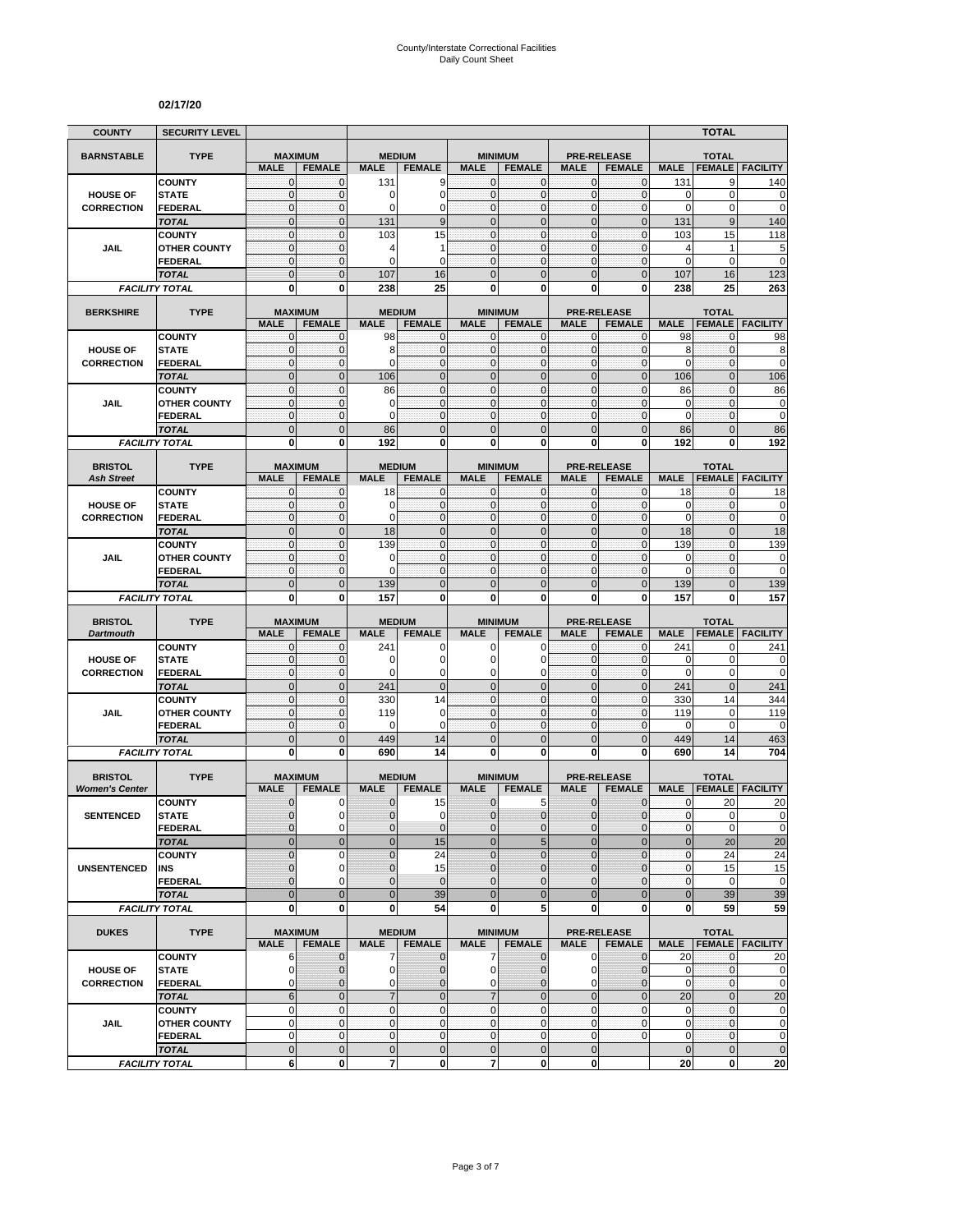# County/Interstate Correctional Facilities Daily Count Sheet

| <b>ESSEX</b>                   | <b>TYPE</b>           | <b>MAXIMUM</b> |                                 | <b>MEDIUM</b>  |                                | <b>MINIMUM</b> |                                 |                | <b>PRE-RELEASE</b>                  |                | <b>TOTAL</b>   |                          |
|--------------------------------|-----------------------|----------------|---------------------------------|----------------|--------------------------------|----------------|---------------------------------|----------------|-------------------------------------|----------------|----------------|--------------------------|
| <b>Middleton</b>               |                       | <b>MALE</b>    | <b>FEMALE</b>                   | <b>MALE</b>    | <b>FEMALE</b>                  | <b>MALE</b>    | <b>FEMALE</b>                   | <b>MALE</b>    | <b>FEMALE</b>                       | <b>MALE</b>    |                | <b>FEMALE   FACILITY</b> |
|                                | <b>COUNTY</b>         | $\mathbf{0}$   | $\mathbf 0$                     | 326            | $\Omega$                       | $\mathbf{0}$   | $\mathbf{0}$                    | $\overline{0}$ | 0                                   | 326            | 0              | 326                      |
| <b>HOUSE OF</b>                | <b>STATE</b>          | $\mathbf{0}$   | $\mathbf 0$                     | 0              | $\mathbf{O}$                   | $\mathbf{0}$   | $\mathbf{0}$                    | $\mathbf{O}$   | $\mathbf 0$                         | $\mathbf 0$    | $\mathbf 0$    | $\mathbf 0$              |
| <b>CORRECTION</b>              | <b>FEDERAL</b>        | $\Omega$       | $\overline{0}$                  | $\Omega$       | $\Omega$                       | $\mathbf{0}$   | $\Omega$                        | $\Omega$       | $\mathbf 0$                         | $\Omega$       | $\mathbf{0}$   | $\mathbf 0$              |
|                                | <b>TOTAL</b>          | $\mathbf{0}$   | $\overline{0}$                  | 326            | $\Omega$                       | $\Omega$       | $\mathbf 0$                     | $\mathbf{0}$   | $\overline{0}$                      | 326            | $\overline{0}$ | 326                      |
|                                | <b>COUNTY</b>         | $\mathbf{0}$   | $\mathbf 0$                     | 727            |                                | 21             | $\mathbf{0}$                    | $\mathbf{O}$   | $\mathbf 0$                         | 727            | 21             | 748                      |
| JAIL                           | <b>OTHER COUNTY</b>   | $\mathbf{0}$   | $\overline{0}$                  | 0              |                                | $\mathbf{0}$   | $\mathbf{0}$                    | $\mathbf{0}$   | $\mathbf 0$                         | 0              | $\mathbf 0$    | 0                        |
|                                | <b>FEDERAL</b>        | $\mathbf{0}$   | $\mathbf{0}$                    | 1              |                                | $\mathbf{0}$   | $\mathbf{0}$                    | $\mathbf{O}$   | $\mathbf 0$                         | 1              | $\mathbf 0$    | 1                        |
|                                | <b>TOTAL</b>          | $\overline{0}$ | $\overline{0}$                  | 728            | $\mathbf{0}$                   | 21             | $\Omega$                        | $\mathbf{0}$   | $\overline{0}$                      | 728            | 21             | 749                      |
|                                | <b>FACILITY TOTAL</b> | $\mathbf{0}$   | 0                               | 1054           | 0                              | 21             | $\bf{0}$                        | $\bf{0}$       | 0                                   | 1054           | 21             | 1075                     |
|                                |                       |                |                                 |                |                                |                |                                 |                |                                     |                |                |                          |
| <b>ESSEX</b>                   | <b>TYPE</b>           | <b>MALE</b>    | <b>MAXIMUM</b><br><b>FEMALE</b> | <b>MALE</b>    | <b>MEDIUM</b><br><b>FEMALE</b> | <b>MALE</b>    | <b>MINIMUM</b><br><b>FEMALE</b> | <b>MALE</b>    | <b>PRE-RELEASE</b><br><b>FEMALE</b> | <b>MALE</b>    | <b>TOTAL</b>   | <b>FEMALE</b> FACILITY   |
| W.I.T.                         | <b>COUNTY</b>         | $\mathbf 0$    | $\mathbf 0$                     | 0              | $\mathbf 0$                    | 0              | $\mathbf{0}$                    | $\mathbf 0$    | 28                                  | 0              | 28             | 28                       |
| <b>SENTENCED</b>               | <b>STATE</b>          | $\mathbf{0}$   | $\mathbf{0}$                    | $\mathbf 0$    | $\mathbf{0}$                   | $\mathbf{0}$   | $\mathbf{0}$                    | $\mathbf{O}$   | 0                                   | $\mathbf{0}$   | $\mathbf 0$    | $\pmb{0}$                |
|                                | FEDERAL               | $\mathbf{0}$   | $\mathbf{0}$                    | 0              | $\mathbf{0}$                   | $\mathbf{0}$   | $\pmb{0}$                       | $\mathbf 0$    | $\mathbf 0$                         | $\mathbf{0}$   | $\mathbf 0$    | $\mathbf 0$              |
|                                | <b>TOTAL</b>          | $\Omega$       | $\overline{0}$                  | $\mathbf 0$    | $\mathbf{0}$                   | $\overline{0}$ | $\mathbf{0}$                    | $\mathbf{0}$   | 28                                  | $\overline{0}$ | 28             | 28                       |
|                                | <b>FACILITY TOTAL</b> | 0              | 0                               | 0              | 0                              | 0              | $\bf{0}$                        | 0              | 28                                  | 0              | 28             | 28                       |
|                                |                       |                |                                 |                |                                |                |                                 |                |                                     |                |                |                          |
| <b>ESSEX</b>                   | <b>TYPE</b>           | <b>MAXIMUM</b> |                                 |                | <b>MEDIUM</b>                  |                | <b>MINIMUM</b>                  |                | <b>PRE-RELEASE</b>                  |                | <b>TOTAL</b>   |                          |
| LCAC                           |                       | <b>MALE</b>    | <b>FEMALE</b>                   | <b>MALE</b>    | <b>FEMALE</b>                  | <b>MALE</b>    | <b>FEMALE</b>                   | <b>MALE</b>    | <b>FEMALE</b>                       | <b>MALE</b>    | <b>FEMALE</b>  | <b>FACILITY</b>          |
|                                | <b>COUNTY</b>         | $\mathbf{0}$   | $\mathbf{0}$                    | $\mathbf{0}$   | 0                              | 209            | $\mathbf{0}$                    | $\Omega$       | 0                                   | 209            | 0              | 209                      |
| <b>HOUSE OF</b>                | <b>STATE</b>          | $\mathbf{0}$   | $\mathbf{0}$                    | $\mathbf 0$    | 0                              | 5              | $\mathbf{0}$                    | $\Omega$       | $\mathbf 0$                         | 5              | $\mathbf{0}$   | 5                        |
| <b>CORRECTION</b>              | FEDERAL               | $\mathbf{0}$   | $\mathbf{0}$                    | $\mathbf 0$    | $\mathbf{0}$                   | $\Omega$       | $\mathbf{0}$                    | 6              | $\mathbf 0$                         | 6              | $\mathbf{0}$   | $6\phantom{1}6$          |
|                                | <b>TOTAL</b>          | $\overline{0}$ | $\overline{0}$                  | $\overline{0}$ | $\mathbf{0}$                   | 214            | $\mathbf 0$                     | 6              | $\overline{0}$                      | 220            | $\overline{0}$ | 220                      |
|                                | <b>FACILITY TOTAL</b> | $\bf{0}$       | 0                               | 0              | 0                              | 214            | $\bf{0}$                        | 6              | 0                                   | 220            | 0              | 220                      |
|                                |                       |                |                                 |                |                                |                |                                 |                |                                     |                |                |                          |
| <b>FRANKLIN</b>                | <b>TYPE</b>           |                | <b>MAXIMUM</b>                  |                | <b>MEDIUM</b>                  |                | <b>MINIMUM</b>                  |                | <b>PRE-RELEASE</b>                  |                | <b>TOTAL</b>   |                          |
|                                |                       | <b>MALE</b>    | <b>FEMALE</b>                   | <b>MALE</b>    | <b>FEMALE</b>                  | <b>MALE</b>    | <b>FEMALE</b>                   | <b>MALE</b>    | <b>FEMALE</b>                       | <b>MALE</b>    | <b>FEMALE</b>  | <b>FACILITY</b>          |
|                                | <b>COUNTY</b>         | $\mathbf{0}$   | $\mathbf 0$                     | 75             |                                | $\overline{0}$ | $\mathbf{0}$                    | $\mathbf 0$    | 0                                   | 75             | 7              | 82                       |
| <b>HOUSE OF</b>                | <b>OTHER - VT</b>     | $\mathbf{0}$   | $\mathbf 0$                     | 0              | $\Omega$                       | $\Omega$       | $\mathbf 0$                     | 0              | $\Omega$                            | $\Omega$       | $\mathbf 0$    | $\mathbf 0$              |
| <b>CORRECTION</b>              | <b>STATE</b>          | $\overline{0}$ | $\mathbf 0$                     | 12             | 3                              | $\overline{0}$ | $\overline{0}$                  | 0              | $\overline{0}$                      | 12             | 3              | 15                       |
|                                | FEDERAL               | $\mathbf{0}$   | $\mathbf 0$                     | $\mathbf 0$    | $\Omega$                       | $\Omega$       | $\Omega$                        | 0              | $\overline{0}$                      | $\mathbf 0$    | 0              | $\mathbf 0$              |
|                                | <b>TOTAL</b>          | $\mathbf{0}$   | $\mathbf{0}$                    | 87             | 10                             | $\overline{0}$ | $\mathbf 0$                     | $\mathbf{0}$   | $\overline{0}$                      | 87             | 10             | 97                       |
|                                | <b>COUNTY</b>         | $\mathbf{0}$   | $\mathbf{0}$                    | 57             | 12                             | $\overline{0}$ | $\mathbf 0$                     | $\mathbf{0}$   | $\mathbf 0$                         | 57             | 12             | 69                       |
| JAIL                           | <b>OTHER COUNTY</b>   | $\mathbf{0}$   | $\mathbf{0}$                    | 12             | $\Omega$                       | $\Omega$       | $\overline{0}$                  | $\Omega$       | $\overline{0}$                      | 12             | $\mathbf 0$    | 12                       |
|                                | <b>FEDERAL</b>        | $\mathbf{0}$   | $\mathbf 0$                     | 1              | 1                              | $\overline{0}$ | $\mathbf{0}$                    | 0              | $\overline{0}$                      | 1              | 1              | $\overline{2}$           |
|                                | <b>TOTAL</b>          | $\mathbf{0}$   | $\mathbf 0$                     | 70             | 13                             | $\overline{0}$ | $\mathbf 0$                     | $\mathbf{0}$   | $\mathbf 0$                         | 70             | 13             | 83                       |
|                                | <b>FACILITY TOTAL</b> | $\bf{0}$       | 0                               | 157            | 23                             | 0              | $\Omega$                        | 0              | 0                                   | 157            | 23             | 180                      |
|                                |                       |                |                                 |                |                                |                |                                 |                |                                     |                |                |                          |
| <b>HAMPDEN</b>                 | <b>TYPE</b>           |                | <b>MAXIMUM</b>                  | <b>MEDIUM</b>  |                                | <b>MINIMUM</b> |                                 |                | <b>PRE-RELEASE</b>                  |                | <b>TOTAL</b>   |                          |
| <b>HOC/JAIL</b>                |                       | <b>MALE</b>    | <b>FEMALE</b>                   | <b>MALE</b>    | <b>FEMALE</b>                  | <b>MALE</b>    | <b>FEMALE</b>                   | <b>MALE</b>    | <b>FEMALE</b>                       | <b>MALE</b>    | <b>FEMALE</b>  | <b>FACILITY</b>          |
|                                | <b>COUNTY</b>         | $\mathbf{0}$   | $\mathbf 0$                     | 221            | $\mathbf{0}$                   | 49             | $\mathbf{0}$                    | $\mathbf 0$    | $\overline{0}$                      | 270            | $\mathbf{0}$   | 270                      |
| <b>HOUSE OF</b>                | <b>STATE</b>          | $\overline{0}$ | $\mathbf 0$                     | 34             | $\mathbf{0}$                   | 27             | $\mathbf 0$                     | 17             | $\overline{0}$                      | 78             | $\mathbf 0$    | 78                       |
| <b>CORRECTION</b>              | <b>STATE - ELMO</b>   | $\mathbf{0}$   | $\mathbf{0}$                    |                |                                |                |                                 | $\mathbf 0$    | 0                                   | 0              | $\mathbf 0$    | $\pmb{0}$                |
|                                | <b>FEDERAL</b>        | $\mathbf{0}$   | $\mathbf{0}$                    | 0              | $\mathbf{0}$                   | 0              | $\mathbf{0}$                    | $\mathbf 0$    | $\overline{0}$                      | $\mathbf 0$    | $\mathbf 0$    | $\mathbf 0$              |
|                                | <b>TOTAL</b>          | $\overline{0}$ | $\mathbf{0}$                    | 255            | $\mathbf{0}$                   | 76             | $\mathbf 0$                     | 17             | $\overline{0}$                      | 348            | $\mathbf 0$    | 348                      |
|                                | <b>COUNTY</b>         | $\mathbf{0}$   | $\mathbf 0$                     | 441            | $\mathbf{0}$                   | $\mathbf{1}$   | $\mathbf{0}$                    | $\mathbf{O}$   | 0                                   | 442            | $\mathbf{0}$   | 442                      |
| <b>JAIL</b>                    | <b>OTHER COUNTY</b>   | $\mathbf{0}$   | $\overline{0}$                  | 0              | $\mathbf{0}$                   | 0<br>1         | $\mathbf{0}$                    | $\mathbf{0}$   | $\mathbf 0$                         | 0              | 0              | $\pmb{0}$                |
|                                | <b>FEDERAL</b>        | $\mathbf{0}$   | 0                               | 5              | $\Omega$                       |                | $\mathbf{0}$                    | $\mathbf 0$    | 0                                   | 6              | 0              | 6                        |
|                                | <b>TOTAL</b>          | $\Omega$       | $\overline{0}$                  | 446            | $\Omega$                       | $\overline{2}$ | $\overline{0}$                  | $\overline{0}$ | $\overline{0}$                      | 448            | $\overline{0}$ | 448                      |
|                                | <b>FACILITY TOTAL</b> | $\mathbf{0}$   | 0                               | 701            | $\mathbf{0}$                   | 78             | 0                               | 17             | $\mathbf{0}$                        | 796            | $\mathbf{0}$   | 796                      |
|                                | <b>TYPE</b>           |                |                                 |                |                                |                |                                 |                | <b>PRE-RELEASE</b>                  |                |                |                          |
| <b>HAMPDEN</b><br><b>WMCAC</b> |                       | <b>MALE</b>    | <b>MAXIMUM</b><br><b>FEMALE</b> | <b>MALE</b>    | <b>MEDIUM</b><br><b>FEMALE</b> | <b>MALE</b>    | <b>MINIMUM</b><br><b>FEMALE</b> | <b>MALE</b>    | <b>FEMALE</b>                       | <b>MALE</b>    | <b>TOTAL</b>   | <b>FEMALE   FACILITY</b> |
|                                | <b>COUNTY</b>         | 0              | $\mathbf 0$                     | 0              | 0                              | 79             | 13                              | 1              | $\mathbf 0$                         | 79             | 13             |                          |
| <b>HOUSE OF</b>                | <b>STATE</b>          | $\mathbf 0$    | $\mathbf{0}$                    | 0              | $\mathbf 0$                    | 0              | 0                               | $\mathbf 0$    | $\mathbf 0$                         | $\pmb{0}$      | 0              | 92<br>0                  |
| <b>CORRECTION</b>              | <b>FEDERAL</b>        | $\mathbf{0}$   | $\mathbf{0}$                    | $\mathbf{0}$   | $\mathbf{0}$                   | 0              | 0                               | $\mathbf{1}$   | $\mathbf 0$                         | $\mathbf 0$    | $\mathbf 0$    | $\mathbf 0$              |
|                                | <b>TOTAL</b>          | $\mathbf 0$    | $\mathbf{0}$                    | $\pmb{0}$      | $\mathbf 0$                    | 79             | 13                              | $\overline{2}$ | 0                                   | 79             | 13             | 92                       |
|                                | <b>FACILITY TOTAL</b> | $\mathbf 0$    | $\mathbf 0$                     | $\mathbf{0}$   | $\mathbf 0$                    | 79             | 13                              | $\mathbf{2}$   | $\mathbf 0$                         | 79             | 13             | 92                       |
|                                |                       |                |                                 |                |                                |                |                                 |                |                                     |                |                |                          |
| <b>HAMPDEN</b>                 | <b>TYPE</b>           |                | <b>MAXIMUM</b>                  |                | <b>MEDIUM</b>                  |                | <b>MINIMUM</b>                  |                | PRE-RELEASE                         |                | <b>TOTAL</b>   |                          |
| <b>Women's Center</b>          |                       | <b>MALE</b>    | <b>FEMALE</b>                   | <b>MALE</b>    | <b>FEMALE</b>                  | <b>MALE</b>    | <b>FEMALE</b>                   | <b>MALE</b>    | <b>FEMALE</b>                       | <b>MALE</b>    |                | <b>FEMALE FACILITY</b>   |
|                                | <b>COUNTY</b>         | 0              | 0                               | $\mathbf 0$    | 37                             | 0              | 15                              | $\mathbf 0$    | 0                                   | $\mathbf{0}$   | 52             | 52                       |
| <b>HOUSE OF</b>                | <b>STATE</b>          | $\mathbf 0$    | 0                               | $\mathbf 0$    | 4                              | 0              | 3                               | $\Omega$       | 2                                   | $\mathbf 0$    | 9              | 9                        |
|                                | <b>FEDERAL</b>        | $\mathbf 0$    | 0                               | $\pmb{0}$      | $\mathbf 0$                    | $\mathbf 0$    | 0                               | $\mathbf{0}$   | 0                                   | $\mathbf 0$    | $\mathbf 0$    | $\mathbf 0$              |
|                                | <b>TOTAL</b>          | $\mathbf{0}$   | $\mathbf 0$                     | $\mathbf{0}$   | 41                             | $\overline{0}$ | 18                              | $\mathbf{0}$   | $\overline{2}$                      | $\mathbf{0}$   | 61             | 61                       |
|                                | <b>COUNTY</b>         | $\mathbf 0$    | $\mathbf 0$                     | $\mathbf 0$    | 92                             | $\mathbf 0$    | $\mathbf 0$                     | $\mathbf 0$    |                                     | $\mathbf 0$    | 92             | 92                       |
| JAIL                           | <b>OTHER COUNTY</b>   | $\mathbf{0}$   | 0                               | $\overline{0}$ | 0                              | $\overline{0}$ | $\overline{0}$                  | $\mathbf{0}$   |                                     | $\mathbf 0$    | $\mathbf 0$    | $\mathbf 0$              |
|                                | FEDERAL               | $\mathbf 0$    | 0                               | $\mathbf 0$    | 0                              | 0              | $\mathbf{0}$                    | $\mathbf 0$    |                                     | $\mathbf 0$    | $\mathbf 0$    | $\mathbf 0$              |
|                                | <b>TOTAL</b>          | $\mathbf{0}$   | $\mathbf{0}$                    | $\mathbf 0$    | 92                             | $\overline{0}$ | $\pmb{0}$                       | $\mathbf{0}$   | $\pmb{0}$                           | $\bf{0}$       | 92             | 92                       |
|                                | <b>FACILITY TOTAL</b> | $\mathbf{0}$   | $\mathbf 0$                     | $\mathbf 0$    | 133                            | $\overline{0}$ | 18                              | $\mathbf 0$    | $\mathbf 2$                         | $\pmb{0}$      | 153            | 153                      |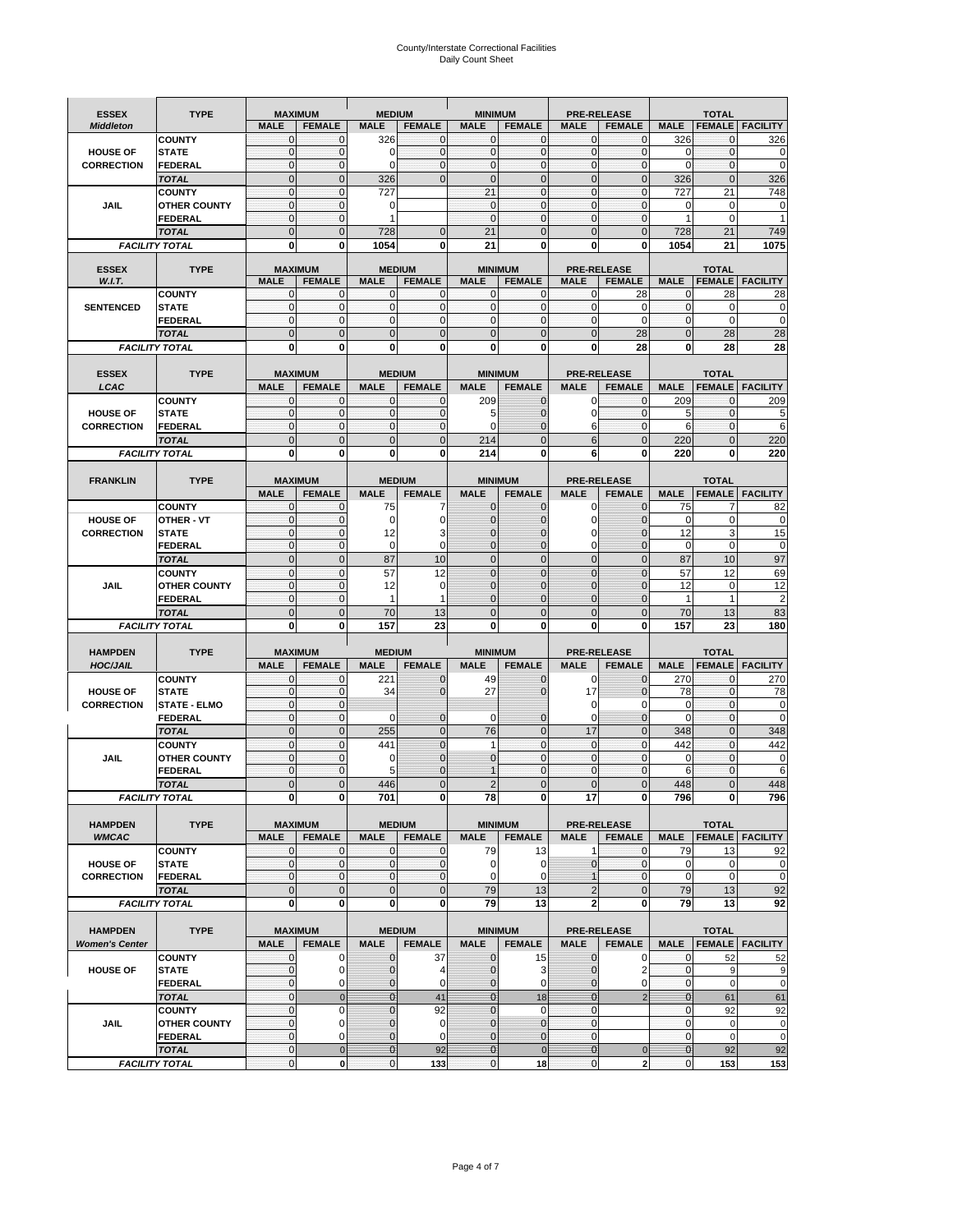| <b>HAMPSHIRE</b>                     | <b>TYPE</b>                           |                          | <b>MAXIMUM</b>                  |                | <b>MEDIUM</b>     |                            | <b>MINIMUM</b>               |                  | <b>PRE-RELEASE</b>          |                |                               |                          |
|--------------------------------------|---------------------------------------|--------------------------|---------------------------------|----------------|-------------------|----------------------------|------------------------------|------------------|-----------------------------|----------------|-------------------------------|--------------------------|
|                                      |                                       | <b>MALE</b>              | <b>FEMALE</b>                   | <b>MALE</b>    | <b>FEMALE</b>     | <b>MALE</b>                | <b>FEMALE</b>                | <b>MALE</b>      | <b>FEMALE</b>               | <b>MALE</b>    | <b>TOTAL</b><br><b>FEMALE</b> | <b>FACILITY</b>          |
|                                      | <b>COUNTY</b>                         | $\mathbf{0}$             | $\mathbf 0$                     | 61             | $\mathbf 0$       | 30                         | $\mathbf 0$                  | 3                | $\mathbf 0$                 | 94             | $\mathbf{0}$                  | 94                       |
| <b>HOUSE OF</b>                      | <b>STATE</b>                          | $\mathbf{0}$             | $\mathbf 0$                     | 4              | $\mathbf 0$       | 7                          | $\mathbf 0$                  | $\overline{2}$   | $\overline{0}$              | 13             | $\mathbf 0$                   | 13                       |
| <b>CORRECTION</b>                    | <b>FEDERAL</b>                        | $\mathbf{0}$             | $\mathbf 0$                     | $\mathbf 0$    | $\mathbf 0$       | $\mathbf 0$                | $\mathbf 0$                  | $\mathbf 0$      | $\overline{0}$              | 0              | 0                             | 0                        |
|                                      | <b>TOTAL</b>                          | $\mathbf{0}$             | $\overline{0}$                  | 65             | $\mathbf{0}$      | 37                         | $\mathbf{0}$                 | 5                |                             | 107            | $\mathbf{0}$                  | 107                      |
|                                      | <b>COUNTY</b>                         | $\mathbf{0}$             | $\mathbf 0$                     | 99             | $\overline{0}$    |                            | $\mathbf{0}$                 |                  |                             | 99             | $\mathbf{0}$                  | 99                       |
| JAIL                                 | <b>OTHER COUNTY</b>                   | $\mathbf{0}$             | $\mathbf{0}$                    | $\mathbf{0}$   | $\mathbf{0}$      |                            | $\overline{0}$               |                  |                             | 0              | $\mathbf 0$                   | 0                        |
|                                      | FEDERAL                               | $\mathbf{0}$             | $\mathbf 0$                     | 4              | 0                 |                            | $\overline{0}$               |                  |                             | 4              | $\mathbf{0}$                  | $\overline{4}$           |
|                                      | <b>TOTAL</b>                          | $\mathbf{0}$             | $\mathbf 0$                     | 103            | $\mathbf 0$       | $\mathbf 0$                | $\overline{0}$               | $\mathbf 0$      |                             | 103            | $\mathbf 0$                   | 103                      |
|                                      | <b>FACILITY TOTAL</b>                 | 0                        | 0                               | 168            | 0                 | 37                         | 0                            | 5                |                             | 210            | 0                             | 210                      |
|                                      |                                       |                          |                                 |                |                   |                            |                              |                  |                             |                |                               |                          |
| <b>MIDDLESEX</b>                     | <b>TYPE</b>                           |                          | <b>MAXIMUM</b>                  |                | <b>MEDIUM</b>     |                            | <b>MINIMUM</b>               |                  | <b>PRE-RELEASE</b>          |                | <b>TOTAL</b>                  |                          |
| E. Cambridge                         |                                       | <b>MALE</b>              | <b>FEMALE</b>                   | <b>MALE</b>    | <b>FEMALE</b>     | <b>MALE</b>                | <b>FEMALE</b>                | <b>MALE</b>      | <b>FEMALE</b>               | <b>MALE</b>    | <b>FEMALE</b>                 | <b>FACILITY</b>          |
|                                      | <b>COUNTY</b>                         | 0                        | 0                               | $\mathbf 0$    | 0                 | 0                          | $\mathbf{0}$                 | 0                | 0                           | 0              | 0                             | 0                        |
| <b>HOUSE OF</b>                      | <b>STATE</b>                          | $\pmb{0}$                | 0                               | $\mathbf{0}$   | $\mathbf 0$       | $\mathbf 0$                | $\mathbf{0}$                 | $\mathbf 0$      | $\mathbf 0$                 | $\pmb{0}$      | $\mathbf 0$                   | 0                        |
| <b>CORRECTION</b>                    | <b>FEDERAL</b>                        | $\mathbf{0}$             | $\mathbf 0$                     | $\mathbf 0$    | $\mathbf 0$       | $\mathbf 0$                | $\mathbf{0}$                 | $\mathbf 0$      | $\mathbf 0$                 | $\mathbf{0}$   | $\mathbf 0$                   | $\mathbf 0$              |
|                                      | <b>TOTAL</b>                          | $\Omega$                 | $\mathbf 0$                     | $\mathbf{0}$   | $\mathbf 0$       | $\mathbf 0$                | $\mathbf 0$                  | $\mathbf{0}$     | $\overline{0}$              | $\pmb{0}$      | $\mathbf{0}$                  | $\mathbf 0$              |
|                                      | <b>COUNTY</b>                         | $\mathbf{0}$             | $\mathbf{0}$                    | $\mathbf{0}$   | $\mathbf{0}$      | $\mathbf{0}$               | $\mathbf{0}$                 | $\mathbf{0}$     | $\mathbf 0$                 | $\mathbf{0}$   | $\mathbf{0}$                  | 0                        |
| <b>JAIL</b>                          | <b>OTHER COUNTY</b>                   | $\pmb{0}$                | $\mathbf 0$                     | $\mathbf 0$    | 0                 | $\mathbf{0}$               | $\overline{0}$               | $\mathbf{0}$     | 0                           | $\pmb{0}$      | 0                             | 0                        |
|                                      | <b>FEDERAL</b>                        | $\mathbf{0}$             | $\mathbf{0}$                    | $\mathbf 0$    | $\mathbf 0$       | $\mathbf{0}$               | $\overline{0}$               | $\mathbf{0}$     | $\mathbf 0$                 | $\mathbf{0}$   | $\mathbf{0}$                  | 0                        |
|                                      | <b>TOTAL</b>                          | $\mathbf 0$              | $\overline{0}$                  | $\overline{0}$ | $\overline{0}$    | $\overline{0}$             | $\overline{0}$               | $\overline{0}$   | $\overline{0}$              | $\mathbf{0}$   | $\overline{0}$                | $\overline{0}$           |
|                                      | <b>FACILITY TOTAL</b>                 | 0                        | 0                               | 0              | 0                 | 0                          | 0                            | 0                | 0                           | $\mathbf 0$    | 0                             | 0                        |
|                                      |                                       |                          |                                 |                |                   |                            |                              |                  |                             |                |                               |                          |
| <b>MIDDLESEX</b>                     | <b>TYPE</b>                           |                          | <b>MAXIMUM</b><br><b>FEMALE</b> |                | <b>MEDIUM</b>     |                            | <b>MINIMUM</b>               |                  | <b>PRE-RELEASE</b>          | <b>MALE</b>    | <b>TOTAL</b>                  |                          |
| <b>Billerica</b>                     |                                       | <b>MALE</b>              |                                 | <b>MALE</b>    | <b>FEMALE</b>     | <b>MALE</b>                | <b>FEMALE</b>                | <b>MALE</b>      | <b>FEMALE</b>               |                | <b>FEMALE</b>                 | <b>FACILITY</b>          |
|                                      | <b>COUNTY</b>                         | 0                        | $\mathbf 0$<br>$\mathbf 0$      | 296            | 0<br>$\mathbf{0}$ | 16                         | $\mathbf{0}$                 | 18               | $\mathbf 0$<br>$\mathbf 0$  | 330            | 0<br>$\mathbf 0$              | 330                      |
| <b>HOUSE OF</b><br><b>CORRECTION</b> | <b>STATE</b><br><b>FEDERAL</b>        | 0<br>0                   | $\mathbf{0}$                    | 0<br>0         | 0                 | 0<br>0                     | 0<br>$\mathbf{0}$            | 0<br>0           | $\mathbf 0$                 | 0<br>0         | 0                             | 0<br>0                   |
|                                      | <b>TOTAL</b>                          | $\mathbf{0}$             | $\mathbf 0$                     | 296            | $\mathbf 0$       | 16                         | $\overline{0}$               | 18               | $\mathbf 0$                 | 330            | $\mathbf{0}$                  | 330                      |
|                                      |                                       | $\Omega$                 | $\overline{0}$                  | 467            | $\mathbf{0}$      | $\mathbf 0$                | $\mathbf{0}$                 | $\mathbf 0$      | $\mathbf 0$                 | 467            | $\mathbf 0$                   | 467                      |
| JAIL                                 | <b>COUNTY</b><br><b>OTHER COUNTY</b>  | 0                        | $\mathbf 0$                     | 0              | $\mathbf{0}$      | $\mathbf{0}$               | $\mathbf{0}$                 | $\mathbf{0}$     | $\mathbf 0$                 | 0              | 0                             | $\mathbf 0$              |
|                                      | <b>FEDERAL</b>                        | $\Omega$                 | $\mathbf 0$                     | 0              | $\mathbf 0$       | $\mathbf 0$                | $\overline{0}$               | $\mathbf 0$      | $\mathbf 0$                 | $\Omega$       | $\mathbf 0$                   | $\mathbf 0$              |
|                                      | <b>TOTAL</b>                          | $\mathbf 0$              | $\overline{0}$                  | 467            | $\overline{0}$    | $\overline{0}$             | $\overline{0}$               | $\overline{0}$   | $\overline{0}$              | 467            | $\overline{0}$                | 467                      |
|                                      | <b>FACILITY TOTAL</b>                 |                          | 0                               | 763            | 0                 | 16                         | $\mathbf{0}$                 | 18               | 0                           | 797            | 0                             | 797                      |
|                                      |                                       |                          |                                 |                |                   |                            |                              |                  |                             |                |                               |                          |
|                                      |                                       |                          |                                 |                |                   |                            |                              |                  |                             |                |                               |                          |
| <b>NORFOLK</b>                       | <b>TYPE</b>                           |                          | <b>MAXIMUM</b>                  |                | <b>MEDIUM</b>     |                            | <b>MINIMUM</b>               |                  | <b>PRE-RELEASE</b>          |                | <b>TOTAL</b>                  |                          |
| Dedham / RT 128                      |                                       | <b>MALE</b>              | <b>FEMALE</b>                   | <b>MALE</b>    | <b>FEMALE</b>     | <b>MALE</b>                | <b>FEMALE</b>                | <b>MALE</b>      | <b>FEMALE</b>               | <b>MALE</b>    | <b>FEMALE</b>                 | <b>FACILITY</b>          |
|                                      | <b>COUNTY</b>                         | 0                        | 0                               | 137            | 0                 | 0                          | $\mathbf{0}$                 | 29               | 0                           | 166            | 0                             | 166                      |
| <b>HOUSE OF</b>                      | <b>STATE</b>                          | $\mathbf{0}$             | $\mathbf 0$                     | 0              | $\mathbf{0}$      | $\mathbf 0$                | $\mathbf{0}$                 | 0                | $\mathbf 0$                 | 0              | $\mathbf{0}$                  | 0                        |
| <b>CORRECTION</b>                    | FEDERAL                               | $\mathbf 0$              | 0                               | 0              | 0                 | 0                          | $\overline{0}$               | 0                | $\mathbf 0$                 | $\mathbf 0$    | $\mathbf 0$                   | 0                        |
|                                      | <b>TOTAL</b>                          | $\pmb{0}$                | $\mathbf 0$                     | 137            | $\mathbf 0$       | $\mathbf 0$                | $\mathbf 0$                  | 29               | $\mathbf 0$                 | 166            | $\mathbf 0$                   | 166                      |
|                                      | <b>COUNTY</b>                         | $\mathbf{0}$             | 0                               | 251            | $\mathbf{0}$      | $\mathbf 0$                | $\mathbf{0}$                 | $\mathbf 0$      | $\mathbf 0$                 | 251            | 0                             | 251                      |
| JAIL                                 | INS                                   | $\mathbf 0$              | 0                               | 0              | $\mathbf{0}$      | $\mathbf{0}$               | $\mathbf{0}$                 | $\mathbf 0$      | $\mathbf 0$                 | 0              | 0                             | 0                        |
|                                      | <b>FEDERAL</b>                        | $\mathbf{0}$             | $\mathbf 0$                     | 53             | $\mathbf 0$       | $\mathbf{0}$               | $\overline{0}$               | $\mathbf{0}$     | $\mathbf 0$                 | 53             | $\mathbf 0$                   | 53                       |
|                                      | <b>TOTAL</b>                          | $\mathbf 0$              | $\overline{0}$                  | 304            | $\overline{0}$    | $\overline{0}$             | $\overline{0}$               | $\overline{0}$   | $\overline{0}$              | 304            | $\mathbf{0}$                  | 304                      |
|                                      | <b>FACILITY TOTAL</b>                 | 0                        | 0                               | 441            | 0                 | 0                          | 0                            | 29               | 0                           | 470            | 0                             | 470                      |
|                                      |                                       |                          |                                 |                |                   |                            |                              |                  |                             |                |                               |                          |
| <b>NORFOLK</b>                       | <b>TYPE</b>                           |                          | <b>MAXIMUM</b>                  |                | <b>MEDIUM</b>     |                            | <b>MINIMUM</b>               |                  | <b>PRE-RELEASE</b>          |                | <b>TOTAL</b>                  |                          |
| <b>Braintree</b>                     |                                       | <b>MALE</b>              | <b>FEMALE</b>                   | <b>MALE</b>    | <b>FEMALE</b>     | <b>MALE</b>                | <b>FEMALE</b>                | <b>MALE</b>      | <b>FEMALE</b>               | <b>MALE</b>    | <b>FEMALE</b>                 | <b>FACILITY</b>          |
|                                      | <b>COUNTY</b>                         | $\mathbf{0}$             | $\mathbf{0}$                    | $\mathbf 0$    | 0                 | 0                          | $\mathbf{0}$                 | 0                | $\mathbf{0}$                | $\mathbf 0$    | 0                             | 0                        |
| <b>HOUSE OF</b>                      | <b>STATE</b>                          | $\Omega$                 | $\Omega$                        | $\Omega$       | $\overline{0}$    | $\Omega$                   | $\Omega$                     | $\mathbf{0}$     | $\Omega$                    | $\Omega$       | $\Omega$                      | $\Omega$                 |
| <b>CORRECTION</b>                    | FEDERAL                               | $\mathbf 0$              | 0                               | $\mathbf 0$    | $\mathbf 0$       | $\mathbf 0$                | $\overline{0}$               | $\mathbf 0$      | $\mathbf 0$                 | $\overline{0}$ | $\mathbf 0$                   | $\mathbf 0$              |
|                                      | <b>TOTAL</b>                          | $\mathbf 0$              | $\mathbf 0$                     | $\mathbf{0}$   | $\mathbf 0$       | $\mathbf 0$                | $\mathbf{0}$                 | $\mathbf 0$      | $\mathbf 0$                 | $\mathbf 0$    | $\mathbf 0$                   | $\mathbf 0$              |
|                                      | <b>FACILITY TOTAL</b>                 | $\mathbf 0$              | 0                               | $\mathbf{0}$   | 0                 | $\mathbf 0$                | <sub>0</sub>                 | $\bf{0}$         | 0                           | $\mathbf{0}$   | $\mathbf 0$                   | $\mathbf{0}$             |
| <b>PLYMOUTH</b>                      | <b>TYPE</b>                           |                          | <b>MAXIMUM</b>                  |                | <b>MEDIUM</b>     |                            | <b>MINIMUM</b>               |                  | PRE-RELEASE                 |                | <b>TOTAL</b>                  |                          |
|                                      |                                       | <b>MALE</b>              | <b>FEMALE</b>                   | <b>MALE</b>    | <b>FEMALE</b>     | <b>MALE</b>                | <b>FEMALE</b>                | <b>MALE</b>      | <b>FEMALE</b>               | <b>MALE</b>    |                               | <b>FEMALE   FACILITY</b> |
|                                      | <b>COUNTY</b>                         | $\mathbf 0$              | 0                               | 139            | 0                 |                            | $\mathbf{0}$                 | $\mathbf 0$      | $\mathbf 0$                 | 139            | $\mathbf 0$                   | 139                      |
| <b>HOUSE OF</b>                      | <b>STATE</b>                          | $\mathbf{0}$             | $\mathbf{0}$                    | 60             | $\pmb{0}$         |                            | $\overline{0}$               | $\pmb{0}$        | 0                           | 60             | $\mathbf 0$                   | 60                       |
| <b>CORRECTION</b>                    | FEDERAL                               | $\mathbf 0$              | 0                               | $\mathbf 0$    | $\pmb{0}$         |                            | $\overline{0}$               | $\mathbf 0$      | $\mathbf 0$                 | $\mathbf 0$    | $\mathbf 0$                   | $\mathbf 0$              |
|                                      | <b>DYS</b>                            | $\mathbf{0}$             | $\mathbf{0}$                    | 0              | $\mathbf{0}$      |                            | $\overline{0}$               | $\pmb{0}$        | $\mathbf{0}$                | $\mathbf 0$    | $\mathbf{0}$                  | $\mathbf 0$              |
|                                      | <b>TOTAL</b>                          | $\mathbf 0$              | $\mathbf 0$                     | 199            | $\mathbf 0$       | $\mathbf 0$                | $\mathbf 0$                  | $\mathbf 0$      | $\pmb{0}$                   | 199            | $\mathbf 0$                   | 199                      |
|                                      | <b>COUNTY</b>                         | $\mathbf{0}$             | $\mathbf 0$                     | 247            | $\mathbf{0}$      | $\mathbf 0$                | $\overline{0}$               | $\mathbf 0$      | $\mathbf 0$                 | 247            | $\mathbf 0$                   | 247                      |
| <b>JAIL</b>                          | <b>OTHER COUNTY</b>                   | $\mathbf{0}$             | $\mathbf 0$                     | 254            | $\mathbf 0$       | $\mathbf 0$                | $\overline{0}$               | $\mathbf 0$      | 0                           | 254            | $\mathbf 0$                   | 254                      |
|                                      | <b>FEDERAL</b>                        | $\mathbf{0}$             | 0                               | 181            | $\mathbf 0$       | $\mathbf 0$                | $\overline{0}$               | $\mathbf 0$      | 0                           | 181            | $\mathbf 0$                   | 181                      |
|                                      | 52A's                                 | $\mathbf 0$              | $\mathbf 0$                     | 0              | $\mathbf{0}$      | $\mathbf 0$                | $\overline{0}$               | $\mathbf 0$      | $\mathbf{0}$                | $\mathbf 0$    | $\mathbf{0}$                  | $\mathbf 0$              |
|                                      | Non 52A's                             | $\mathbf 0$              | 0                               | $\mathbf 0$    | $\mathbf 0$       | $\mathbf 0$                | $\overline{0}$               | $\mathbf 0$      | 0                           | $\mathbf 0$    | $\mathbf 0$                   | $\mathbf 0$              |
|                                      | <b>TOTAL</b><br><b>FACILITY TOTAL</b> | $\mathbf 0$<br>$\pmb{0}$ | $\mathbf 0$<br>$\mathbf 0$      | 682<br>881     | $\pmb{0}$<br>0    | $\mathbf 0$<br>$\mathbf 0$ | $\mathbf{0}$<br>$\mathbf{0}$ | $\mathbf 0$<br>0 | $\mathbf 0$<br>$\mathbf{0}$ | 682<br>881     | $\mathbf 0$<br>$\mathbf{0}$   | 682<br>881               |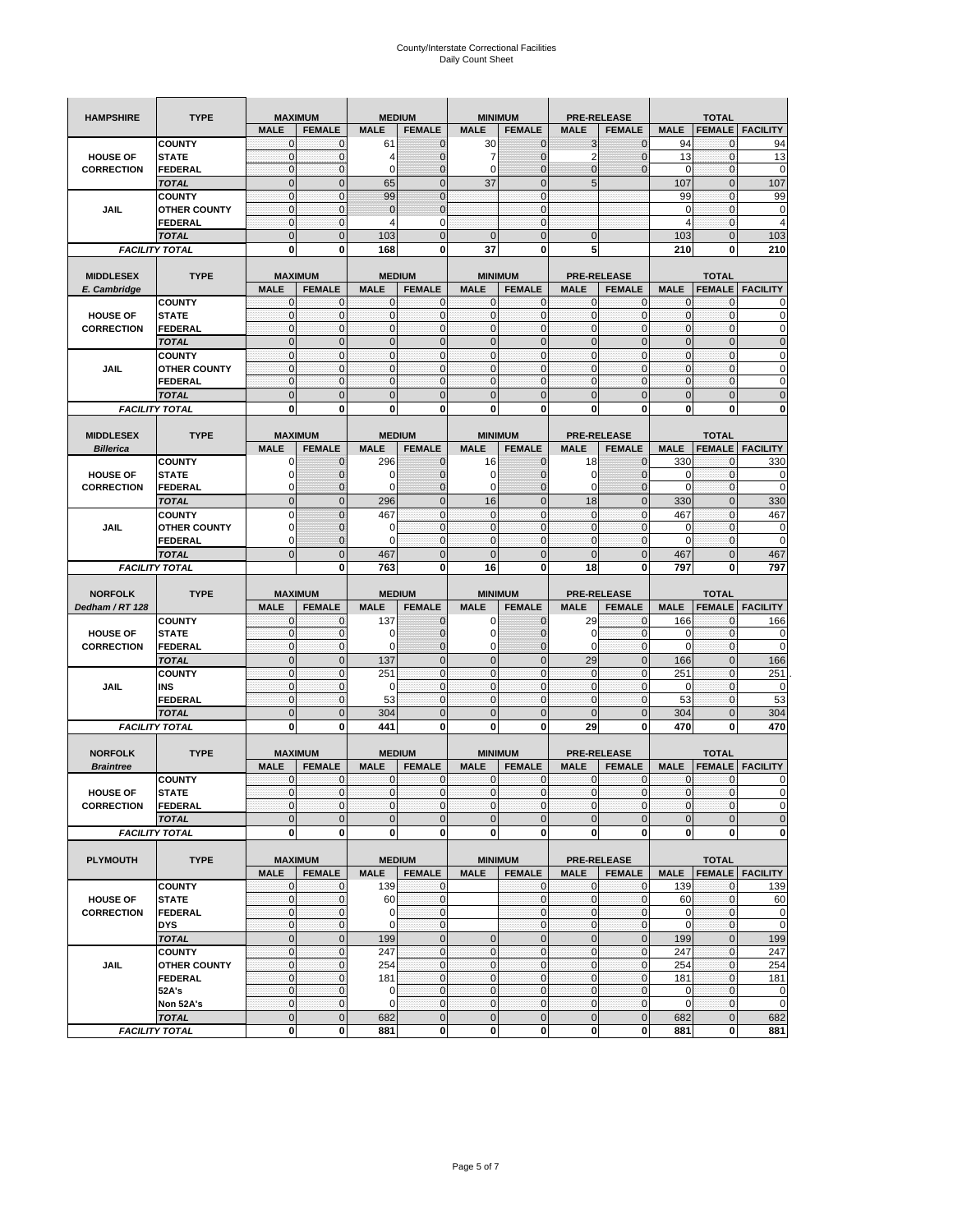# County/Interstate Correctional Facilities Daily Count Sheet

| <b>SUFFOLK</b>        | <b>TYPE</b>           | <b>MAXIMUM</b>               |                |               | <b>MEDIUM</b> |              | <b>MINIMUM</b> |                | <b>PRE-RELEASE</b> |             | <b>TOTAL</b>  |                        |
|-----------------------|-----------------------|------------------------------|----------------|---------------|---------------|--------------|----------------|----------------|--------------------|-------------|---------------|------------------------|
| <b>Nashua Street</b>  |                       | <b>MALE</b>                  | <b>FEMALE</b>  | <b>MALE</b>   | <b>FEMALE</b> | <b>MALE</b>  | <b>FEMALE</b>  | <b>MALE</b>    | <b>FEMALE</b>      | <b>MALE</b> | <b>FEMALE</b> | <b>FACILITY</b>        |
|                       | <b>COUNTY</b>         | $\Omega$                     | $\Omega$       | 543           |               | $\mathbf{O}$ | $\Omega$       | $\Omega$       | $\Omega$           | 543         | 1             | 544                    |
| <b>JAIL</b>           | <b>OTHER COUNTY</b>   | $\Omega$                     | $\Omega$       | $\Omega$      | $\Omega$      | $\mathbf{0}$ | $\Omega$       | $\mathbf{0}$   | $\Omega$           | $\mathbf 0$ | $\Omega$      | $\mathbf 0$            |
|                       | <b>FEDERAL</b>        | $\Omega$                     | $\Omega$       | $\Omega$      | 0             | $\mathbf 0$  | $\Omega$       | $\Omega$       | $\Omega$           | $\Omega$    | $\Omega$      | $\Omega$               |
|                       | <b>TOTAL</b>          | $\overline{0}$               | $\overline{0}$ | 543           |               | $\mathbf{0}$ | $\overline{0}$ | $\overline{0}$ | $\Omega$           | 543         |               | 544                    |
|                       | <b>FACILITY TOTAL</b> | 0                            | 0              | 543           |               | $\mathbf{0}$ | 0              | $\bf{0}$       | 0                  | 543         | 1             | 544                    |
|                       |                       |                              |                |               |               |              |                |                |                    |             |               |                        |
| <b>SUFFOLK</b>        | <b>TYPE</b>           | <b>MAXIMUM</b>               |                | <b>MEDIUM</b> |               |              | <b>MINIMUM</b> |                | <b>PRE-RELEASE</b> |             | <b>TOTAL</b>  |                        |
| South Bay             |                       | <b>MALE</b>                  | <b>FEMALE</b>  | <b>MALE</b>   | <b>FEMALE</b> | <b>MALE</b>  | <b>FEMALE</b>  | <b>MALE</b>    | <b>FEMALE</b>      | <b>MALE</b> |               | <b>FEMALE</b> FACILITY |
|                       | <b>COUNTY</b>         | $\Omega$                     | $\mathbf{0}$   | 573           | 230           | $\mathbf{0}$ | $\mathbf{0}$   | 8              | $\overline{3}$     | 581         | 233           | 814                    |
| <b>HOUSE OF</b>       | <b>STATE</b>          | $\Omega$                     | $\Omega$       | $\Omega$      |               | $\mathbf{0}$ | 0              | $\Omega$       | $\Omega$           | $\Omega$    |               | 1                      |
| <b>CORRECTION</b>     | FEDERAL               | 0                            | $\Omega$       | $\Omega$      | $\Omega$      | $\mathbf{0}$ | $\mathbf{0}$   | $\Omega$       | 0                  | $\Omega$    | $\Omega$      | $\Omega$               |
|                       | <b>TOTAL</b>          | $\overline{0}$               | $\overline{0}$ | 573           | 231           | $\mathbf{0}$ | $\overline{0}$ | 8              | 3                  | 581         | 234           | 815                    |
|                       | <b>FACILITY TOTAL</b> | 0                            | 0              | 573           | 231           | $\mathbf{0}$ | 0              | 8              | 3                  | 581         | 234           | 815                    |
|                       |                       |                              |                |               |               |              |                |                |                    |             |               |                        |
| <b>WORCESTER</b>      |                       | <b>MAXIMUM</b>               |                | <b>MEDIUM</b> |               |              | <b>MINIMUM</b> |                | <b>PRE-RELEASE</b> |             | <b>TOTAL</b>  |                        |
|                       |                       | <b>MALE</b>                  | <b>FEMALE</b>  | <b>MALE</b>   | <b>FEMALE</b> | <b>MALE</b>  | <b>FEMALE</b>  | <b>MALE</b>    | <b>FEMALE</b>      | <b>MALE</b> | <b>FEMALE</b> | <b>FACILITY</b>        |
|                       | <b>COUNTY</b>         |                              |                |               |               |              |                |                |                    | 356         | $\Omega$      | 356                    |
| <b>HOUSE OF</b>       | <b>STATE</b>          |                              |                |               |               |              |                |                |                    | $\Omega$    | 0             | 0                      |
| <b>CORRECTION</b>     | FEDERAL               |                              |                |               |               |              |                |                |                    | $\Omega$    | $\Omega$      | $\mathbf 0$            |
|                       | <b>TOTAL</b>          | $\Omega$                     | $\Omega$       | $\Omega$      | $\mathbf 0$   | $\mathbf{0}$ | $\Omega$       | $\Omega$       | $\Omega$           | 356         | $\Omega$      | 356                    |
|                       | <b>COUNTY</b>         |                              |                |               |               |              |                |                |                    | 463         | $\Omega$      | 463                    |
| <b>JAIL</b>           | <b>OTHER COUNTY</b>   |                              |                |               |               |              |                |                |                    | $\mathbf 0$ | 0             | 0                      |
|                       | FEDERAL               |                              |                |               |               |              |                |                |                    | $\Omega$    | $\Omega$      | $\mathbf 0$            |
|                       | <b>TOTAL</b>          | $\Omega$                     | $\Omega$       | $\Omega$      | $\mathbf 0$   | $\mathbf 0$  | $\Omega$       | $\Omega$       | $\Omega$           | 463         | $\Omega$      | 463                    |
|                       | <b>FACILITY TOTAL</b> | $\bf{0}$                     | $\mathbf 0$    | $\Omega$      | 0             | $\mathbf{0}$ | $\mathbf{0}$   | $\mathbf 0$    | O                  | 819         | 0             | 819                    |
|                       |                       |                              |                |               |               |              |                |                |                    |             |               |                        |
| <b>FEDERAL BUREAU</b> |                       | <b>STATE</b>                 |                |               |               |              |                |                |                    |             |               |                        |
| OF PRISONS            | <b>TYPE</b>           | <b>TOTAL</b><br><b>STATE</b> | 12             |               |               |              |                |                |                    |             |               |                        |
| <b>DYS</b>            | <b>TYPE</b>           | <b>TOTAL</b>                 | 1              |               |               |              |                |                |                    |             |               |                        |
|                       |                       | <b>STATE</b>                 |                |               |               |              |                |                |                    |             |               |                        |
| <b>INTERSTATES</b>    | <b>TYPE</b>           | <b>TOTAL</b>                 | 80             |               |               |              |                |                |                    |             |               |                        |

\*Data for county facilities is provided by the MA County Sheriffs.